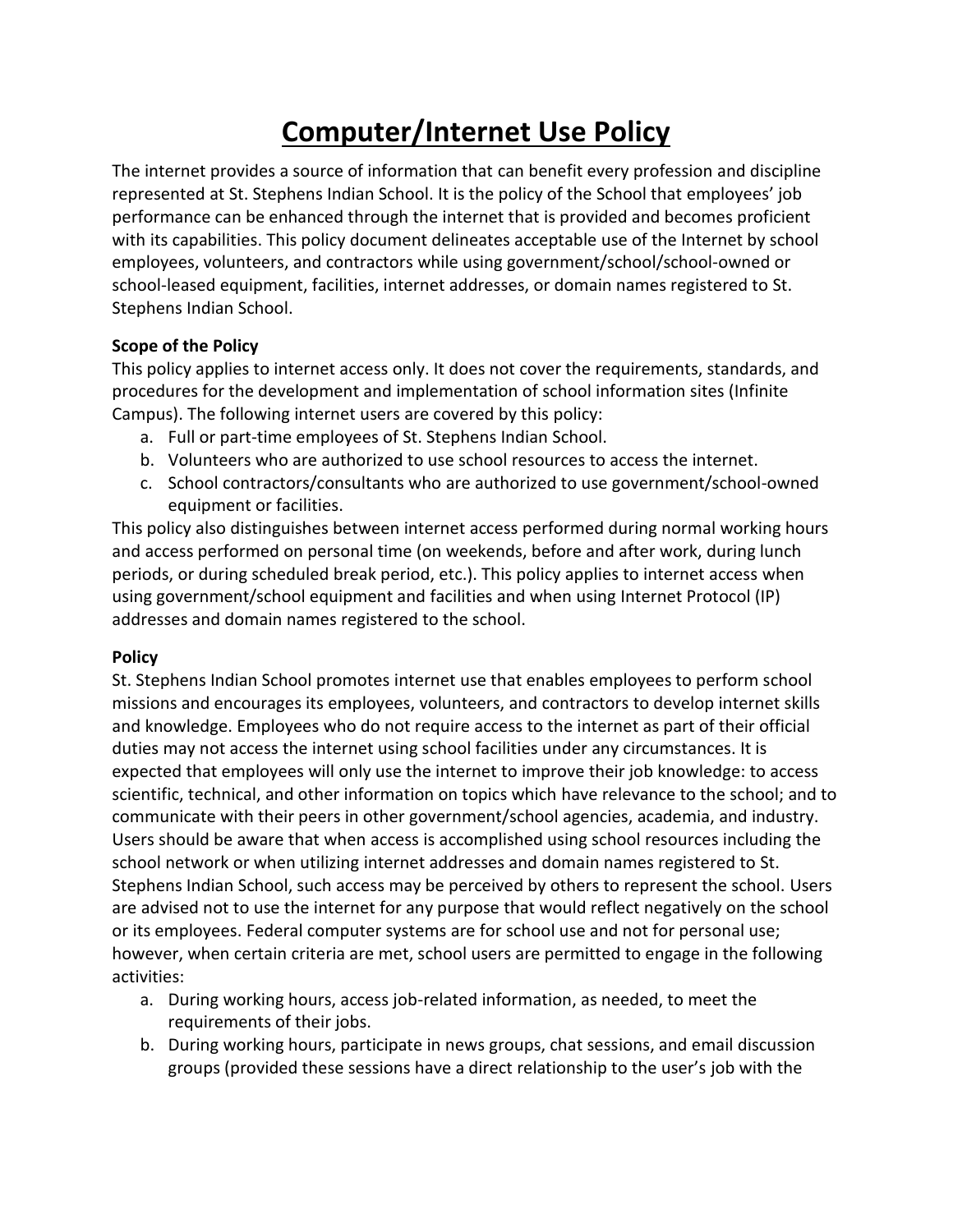school). If personal opinions are expressed, a disclaimer should be included stating that this is not an official position of the school.

- c. During personal time, retrieve non-job-related text and graphics information to develop or enhance internet-related text and graphics information. It is expected that these skills will be used to improve the accomplishment of job-related work assignments. This policy of allowing employees to use internet resources during non-work periods is similar to the policy of allowing staff to use library resources on personal time. The use of both types of resources enhances the employees' knowledge and skill in information retrieval, benefits which immediately translate to his or her ability to perform workrelated activities. By encouraging employees to explore the internet, the school also builds its pool of internet-literate staff that can then guide and encourage other employees.
- d. Employees are prohibited from initiating internet sessions unrelated to work using school information resources from remote locations. That is, employees shall not dial into the school network or servers from any off-campus location for the purpose of participating in non-job related internet activities.

The following uses of the internet, either during working hours or personal time, using school equipment or facilities, are not allowed:

- 1. Accessing, retrieving, or printing of text and graphics information which exceeds the bounds of generally accepted standards of good taste and ethics.
- 2. Engaging in any unlawful activities or any other activities which would in any way bring discredit to St. Stephens Indian School.
- 3. Engaging in personal commercial activities on the internet, including offering/purchasing services or merchandise from on-line vendors.
- 4. Engaging in any activity which would compromise the security of any government/school host computer. Host log-in ID's and passwords shall not be disclosed or shared with anyone.
- 5. Engaging in any fundraising activity, endorsing any product or services, participating in any lobbying activity, or engaging in any active political activity.

### **Supervisory Responsibility**

Supervisors of school employees, volunteers, and contractors have the final authority in determining whether an employee requires internet skills to accomplish their assigned duties. Supervisors have the responsibility for:

- a. Acquiring Internet access for their employees if needed to conduct official business of the school.
- b. Determining whether or not internet access is provided to their employees for a flat fee. If access is provided on a flat fee basis, employees may use the internet for the activities outlined above. Supervisors should check with the online service provider of LAN administrator, as appropriate, to determine whether their internet access is acquired at a flat fee.
- c. Advising their employees regarding the restrictions against personal use of school internet access resources from other than school facilities.